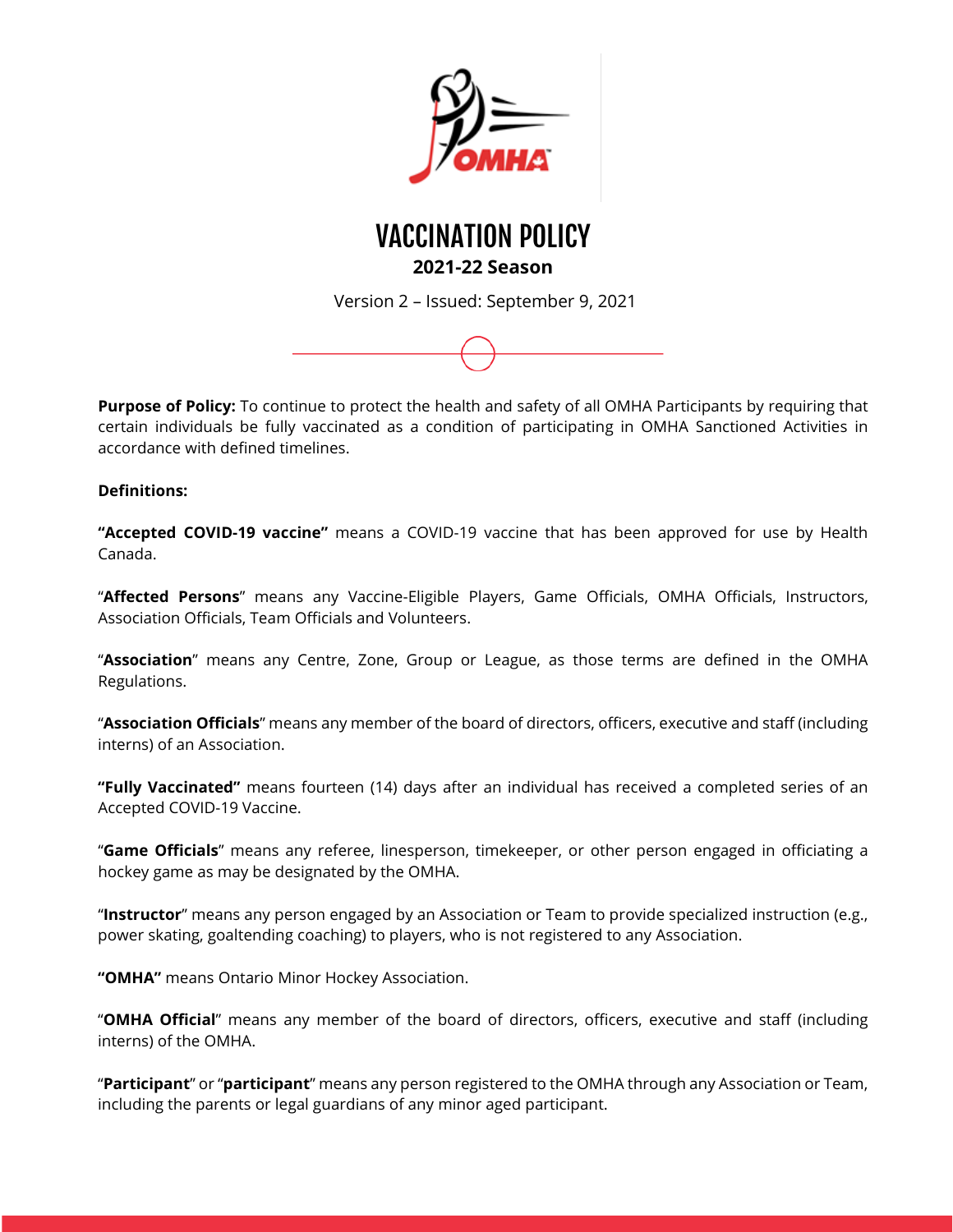"**Sanctioned Activity**" means any game, tournament, on-ice practice, off-ice training, or any other activity involving hockey players and Team Officials that is approved by the OMHA or any Association, the Ontario Hockey Federation (or any of its member organizations) or Hockey Canada (or any of its member organizations).

"**Team**" means any group of certified Team Officials and rostered hockey players, who are qualified in a division and category under the OMHA Regulations, who have gathered for a Sanctioned Activity, including any Instructors, Volunteers or Association Officials.

"**Team Official**" means any person involved in the management of a Team and includes the coach, trainer, manager and any assistant coach or assistant trainer.

"**Vaccine-Eligible Player**" means any player born in 2009 or earlier.

"**Volunteer**" means any person registered by the OMHA or Association as a volunteer.

#### **1. Policy Statement**

The OMHA requires that all **Affected Persons** be Fully Vaccinated against COVID-19, in accordance with the remainder of this policy, as a condition of participating in any Sanctioned Activities during the 2021-22 hockey season. At present, this policy does not apply to hockey players born after 2009 or hockey spectators.

Public health guidance on measures for fully vaccinated, partially vaccinated, and unvaccinated individuals continue to evolve and may affect this policy in the future. The OMHA reserves the right to amend this policy in response to any new guidance received from or regulations passed by federal, provincial and local public health and governmental authorities in respect of the COVID-19 pandemic.

Additionally, this policy only applies to Associations, Teams and participants who are members of, or who are registered with, the OMHA. It is not intended to apply to teams and participants of any minor hockey associations operating outside of the OMHA, even if they are participating in any OMHA Sanctioned Activity (e.g.: tournaments/exhibition games). This policy is also not intended to limit any OMHA Teams from participating in sanctioned hockey events and activities in any other hockey jurisdiction outside the OMHA that may be governed by a different vaccination policy.

This policy is effective immediately, with due regard for the availability of Accepted COVID-19 vaccines.

#### **2. Reason for Policy**

The health and safety of all Participants is the top priority of the OMHA. The purpose of this policy is to protect the health and safety of all participants by reducing the risk of exposure to and transmission of COVID-19, an infectious communicable disease, among all persons involved in the OMHA, and to promote the health and safety of all members of the OMHA community, through vaccinations against COVID-19.

This policy is necessary to prevent, respond to, and alleviate any outbreak of COVID-19 in the OMHA because of the significant risk factors for COVID-19 infection that are present while participating in an organized hockey setting as a player and non-player, both on and off the ice. These risk factors include close contact in predominantly indoor closed-space environments (e.g.: arenas, dressing rooms, etc.).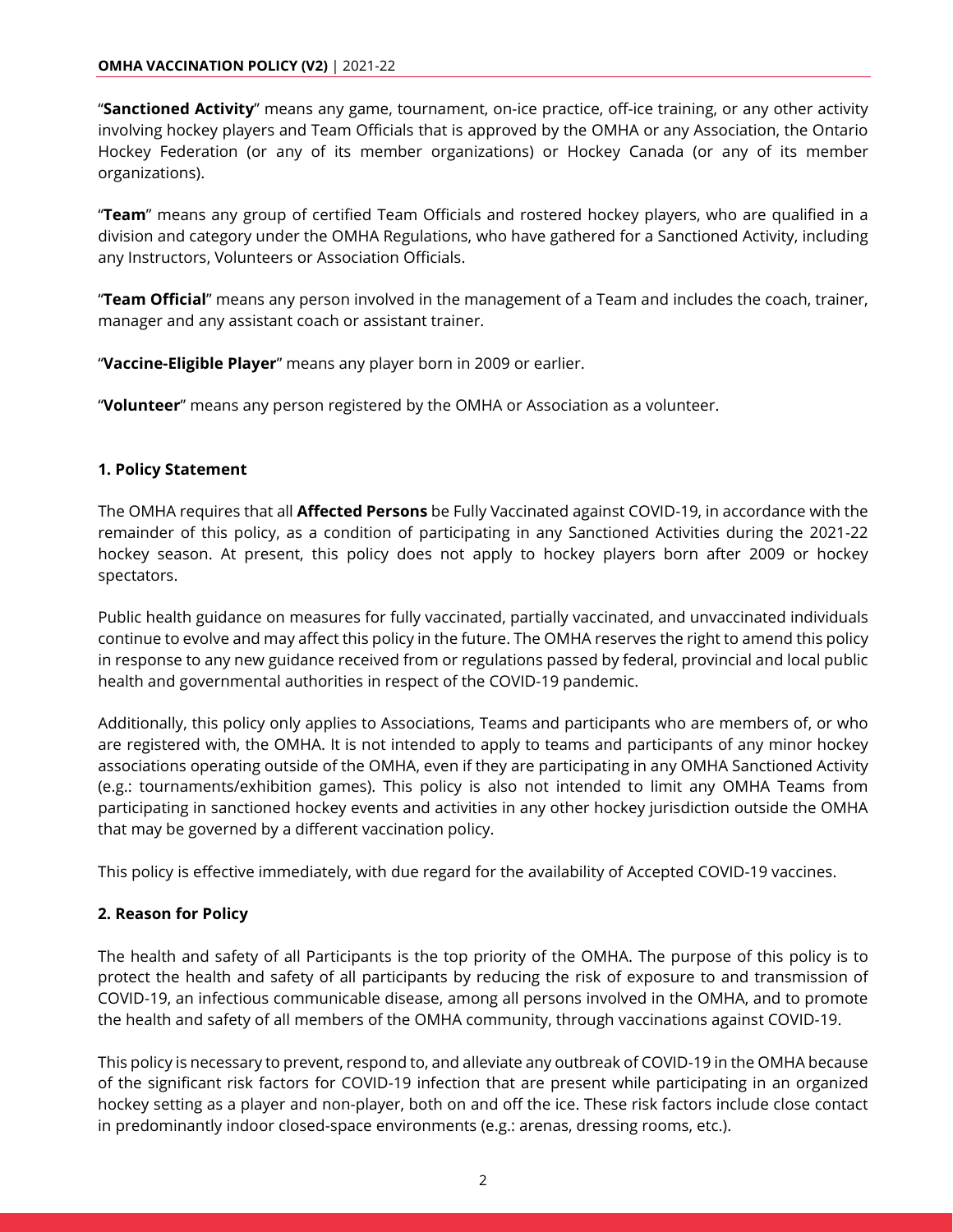The close contact nature of organized hockey makes compliance with social distancing impossible in certain circumstances and reduces the effectiveness of other infectious disease transmission protocols such as masking.

### **3. Affected Persons**

This policy applies to the following Affected Persons, which includes the following persons:

- Players born in 2009 or earlier
- Team Officials (Coaches, Trainers and Managers, etc.)
- Game Officials (referees, linespersons, timekeepers, etc.)
- Association Officials (minor hockey association directors, officers, executive and staff)
- OMHA Officials (directors, officers, executive and staff, including hockey development personnel)
- Volunteers
- Instructors (third parties engaged by Associations or Teams to provide specialized instruction (e.g., power skating, goaltending coaching)

At present, this policy does not apply to hockey players born in 2010 or later, or to hockey spectators.

#### **4. Vaccination Requirement & Records**

All Affected Persons are required to be Fully Vaccinated (i.e.: including the 14-day period after receiving their completed dose) by **October 31, 2021 or earlier.** All Affected Persons must present to their Association designate, as applicable, evidence satisfactory to the OMHA demonstrating that they have received the completed series of an Accepted COVID-19 Vaccine.

#### **5. Acceptable Vaccines**

The OMHA recognizes all vaccines approved by Health Canada. All Affected Persons will be required to confirm they are vaccinated regardless of which approved vaccine they receive.

#### **6. Acceptable Documentation**

Acceptable documents serving as evidence of COVID-19 vaccination include:

- A digital or physical Dose Administration Receipt.
- Medical records signed by a licensed health care provider indicating vaccine name and date(s) of administration.
- Government verification/language (e.g. Government issued vaccine passport or card)

#### **7. Accommodation**

The OMHA will comply with the *[Ontario Human Rights Code \(OHRC\)](http://www.ohrc.on.ca/en/ontario-human-rights-code)* and provide an accommodation to any Affected Person who is unable to be vaccinated for substantiated medical reasons and/or on such other grounds protected under the OHRC, unless such an accommodation cannot be made without inflicting undue hardship on other Affected Persons.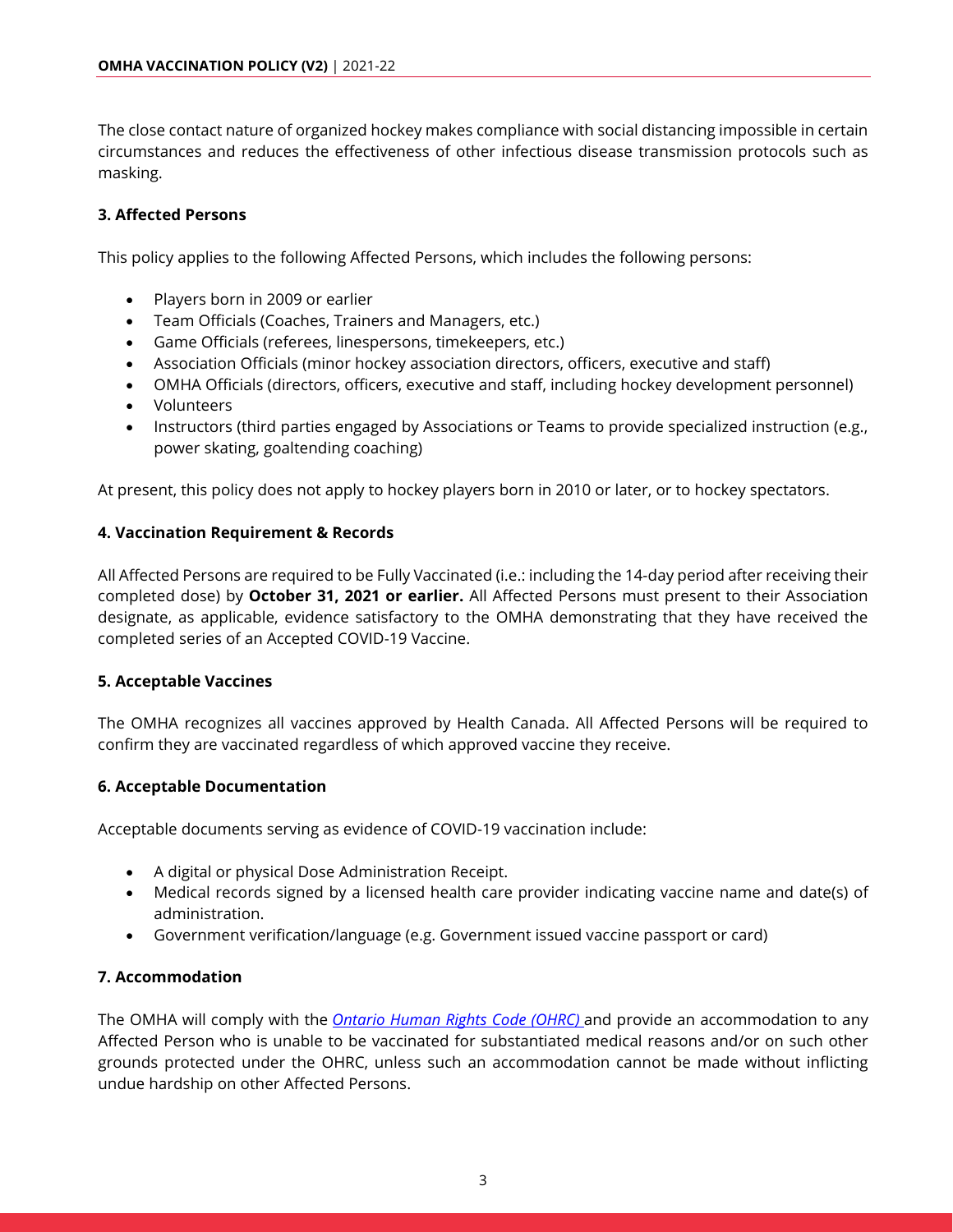If an Affected Person cannot provide the OMHA or their Association with satisfactory evidence of vaccination, the following will be taken into consideration by the OMHA:

- The Affected Person's reason for not being vaccinated; and
- Documentation to substantiate a medical or protected ground reason for not being vaccinated.

Any Affected Person requiring accommodation must provide the OMHA with documentation to substantiate their reason for not being vaccinated. Where accommodation is not possible without undue hardship to other Affected Persons, the Affected Person will not be permitted to be involved in any Sanctioned Activity for the duration of the pandemic or until such time that COVID-19 no longer poses a significant public health risk.

The OMHA reserves the right to have accommodation medical documentation reviewed by an OMHA designated medical specialist and to make appropriate inquiries to verify the authenticity of any creed/religion-based claim for accommodation.

Any Affected Person who is granted accommodation must undergo regular COVID-19 testing and must provide evidence to their Association, as applicable, of a negative test taken not more than 72 hours prior to each Sanctioned Activity.

To begin the accommodation request process, please complete the application by visiting the following link[: Link to Accommodation Request](https://form.jotform.com/212446027965055)

# **8. Reporting & Record Keeping**

All Affected Persons need to provide proof to their Association designate who will record proof of vaccination. However, the Association will not be required to keep any medical records or vaccination receipts on file. The Association designate will simply be required to confirm that proof has been provided and record and maintain on file a list of all Affected Persons who have provided such proof. All applications requesting an accommodation under this policy shall be filed directly with the OMHA, as provided above.

All documentary records about COVID-19 accommodations for will only be collected, used, retained, or disclosed by the OMHA as may be necessary for legitimate operational purposes or as directed or requested by governmental authorities or as may be required by law.

Until no longer required, all records retained under this policy must be kept in a secure location to which access is provided to only a limited number of designated persons who are involved in administering this policy, and no others. Once an Affected Person's accommodation status has been verified and it is determined that there is no further need for the retention of such records, they shall be immediately destroyed in a secure manner.

# **9. Unvaccinated Affected Persons**

On **November 1, 2021**, any Affected Person not Fully Vaccinated (i.e.: including the 14-day period after receiving their completed dose) or has not been granted an accommodation in accordance with Section 7, will no longer be eligible to participate in any Sanctioned Activities until such time as they have presented satisfactory evidence that they have been Fully Vaccinated or been granted an accommodation.